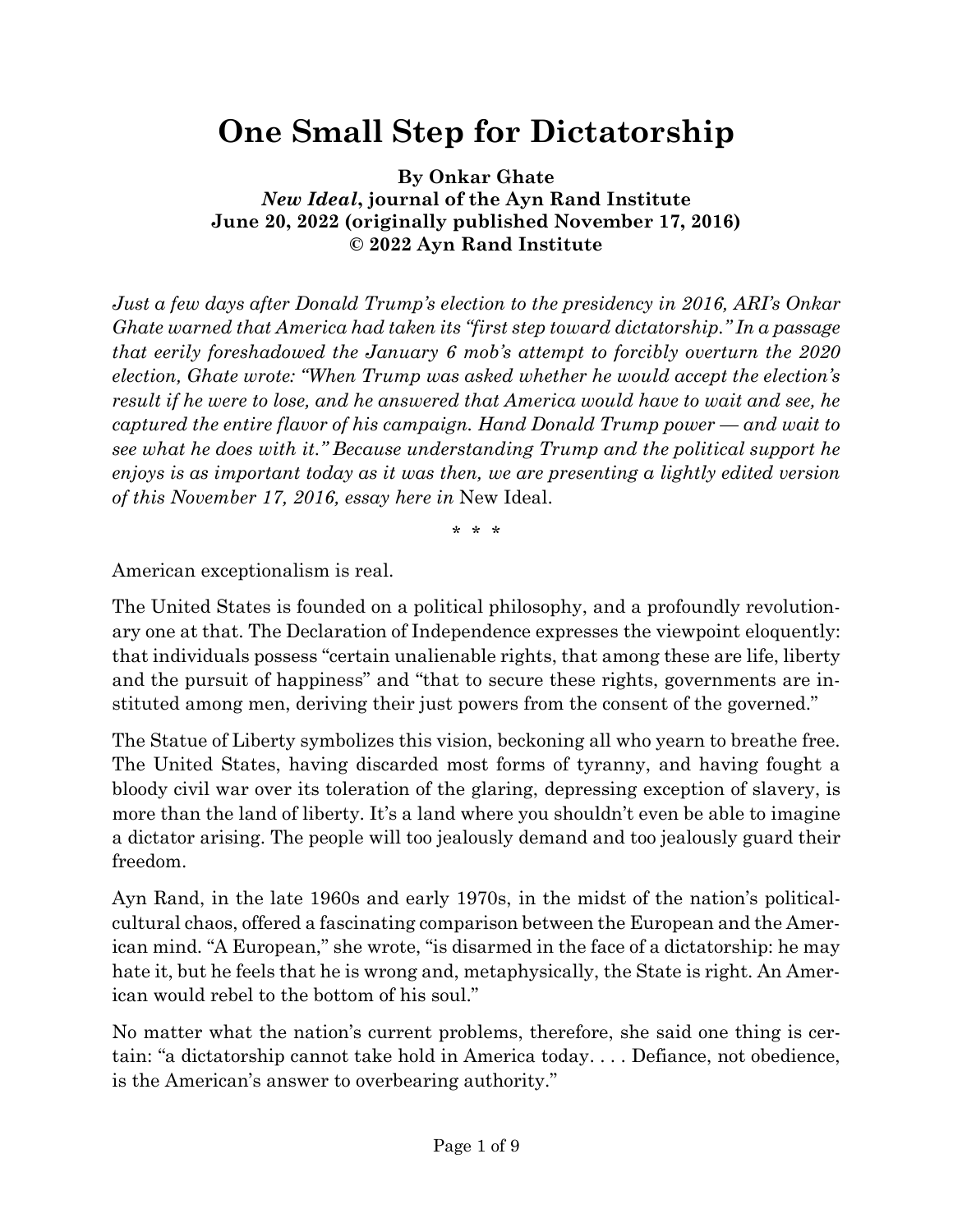But, Rand cautioned, if "America drags on in her present state for a few more generations (which is unlikely)," the American spirit would further erode, and "dictatorship will become possible."

On November 8, 2016, the United States took its first step toward dictatorship.

If that statement strikes you as blatantly false or as at best hyperbolic and unconstructive, I urge you to read on.

My argument is not that Donald Trump possesses the full mentality of a dictator. Some or even much of what he said during the campaign may perhaps have been in jest, a reality-TV personality's attempt to shock, to entertain and to thereby gain billions of dollars' worth of free media airtime. This appears to be Holman Jenkins's [reading](http://www.wsj.com/articles/how-donald-trump-pulled-it-off-1478680736) in *The Wall Street Journal*. Trump, he writes, "was inventing almost daily a new episode of the 16-month Trump-for-president reality show to keep his audience from drifting off."

You can also find family, friends and colleagues of Trump who attest that behind closed doors he is a different person, more measured, more thoughtful, more inquisitive, less bigoted, less prone to be triggered by the slightest of slights.

I admit that I have severe doubts about such a characterization of Trump. His Twitter rants; the fact that it is believable that the motivation for his run for the presidency was Obama mocking him at the 2011 White House Correspondents Dinner; the selfcenteredness and second-handedness, in which he constantly compares himself to others; the sexism and the joking about sexual assault, or, obviously much worse, the actual committing of it; the demands for "loyalty"; the inability to admit his own errors and injustices, instead doubling down on his arbitrary assertions and attacks; his admiration for dictators like Putin; and his obsession with "winning," with "getting even" and with maintaining a constantly evolving list of enemies; none of this generates confidence. But my argument does not hinge on Trump's actual character, as awful as that may be.

Nor is my argument that Trump in office will be able constantly to wield dictatorial powers, however much he may desire to do so, as when he ominously threatens to trample on the First Amendment by persecuting media companies that disagree with him, like *The Washington Post* and its owner, Amazon's Jeff Bezos. The original American structure of government, devised by giants like Madison and designed in part specifically to check the ambitions and powers of an aspiring dictator, will prove a bulwark. (Although admittedly today there exist many structural worries; Ezra Klein <u>[points](http://www.vox.com/policy-and-politics/2016/11/7/13532178/donald-trump-american-democracy-weakness)</u> to one non-obvious one.)

A Trump administration, if viewed out of the full context, may even enact some measures others and I would regard as positive, including improvements to the tax code and replacement of Obamacare with something less harmful. But it will be in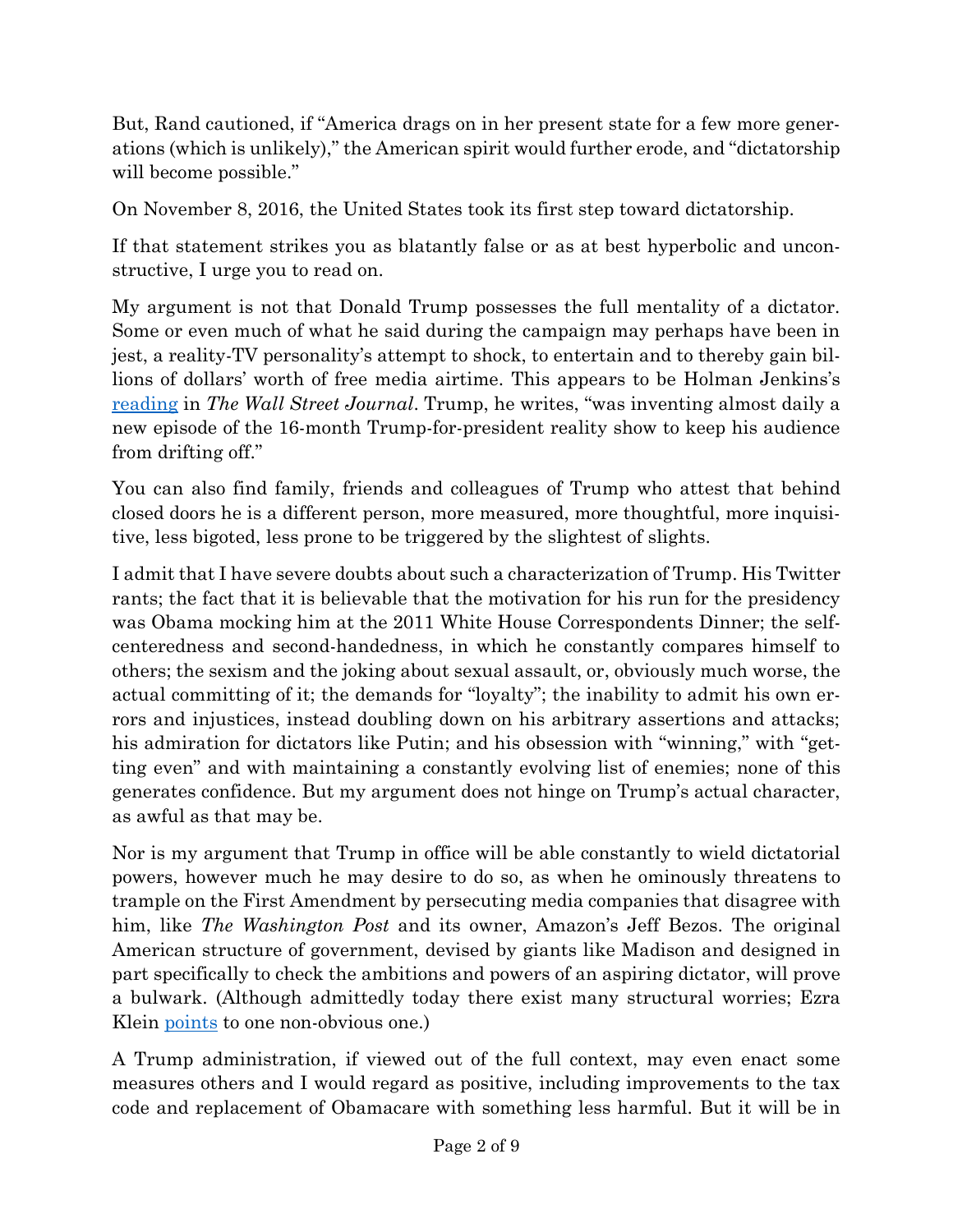the wrong way and for the wrong reasons. And even at this concrete level of policy, the Republican control of the presidency, the House and the Senate should give anyone pause who is concerned about, say, the campaign's demonization of immigrants and of trade or the attempt to impose a Christian variant of Sharia law.

There is little doubt, for instance, that a Trump administration will try to appoint Supreme Court justices who, in defiance of the Constitution's separation of church and state, will seek to undermine reproductive rights by imposing Christian religious dogmas on the country.

It is also important to recall that a king's court is often more tyrannical than the king, whose public visibility often forces him to maintain a modicum of decency and justice. As of today, the talk is of appointing seasoned authoritarians like Rudy Giuliani and Jeff Sessions to positions of power.

But as destructive to freedom as I think a Trump administration is likely to be, this is also not my point.

My argument is that Trump publicly projected the mentality, methods and campaign of a would-be dictator — however much it may have been an act and however difficult it may be to enact specific decrees — and that *he won the presidency because of this*.

The issue is not Trump the person or what he might do to the country while in office. (Though these are important concerns.) The issue is what the success of his campaign reveals about the country.

It is of course true that not everyone who voted for Trump did so for identical reasons; indeed, many voters voted not for Trump but against Hillary, and there *is* ample reason to dread her ascendancy to the presidency.

But it is wrong to whitewash the campaign as Jenkins does in his article, calling Trump's performance "the upbeat, improvisational show" most of his fan base "were waiting for."

It is also wrong to think that the campaign's success stems mainly from supporters' reasonable responses to real grievances, among the most significant of which are the country's ever-increasing economic controls, the conformist demands for political correctness and the [failure honestly to confront](https://campus.aynrand.org/works/2016/09/01/failing-to-confront-islamic-totalitarianism) Islamic totalitarianism.

Worries about economic controls and economic stagnation do exist, but there is much evidence to suggest they do not explain Trump's support; here's [some](http://www.vox.com/policy-and-politics/2016/11/7/13532178/donald-trump-american-democracy-weakness) of that evidence. Besides, Trump often implied a whole new set of economic controls on foreign trade, immigration and outsourcing. So the desire is to repeal controls supposedly unfavorable to "my people" (as Trump often refers to them) and instead impose crippling controls on others, labeled outsiders.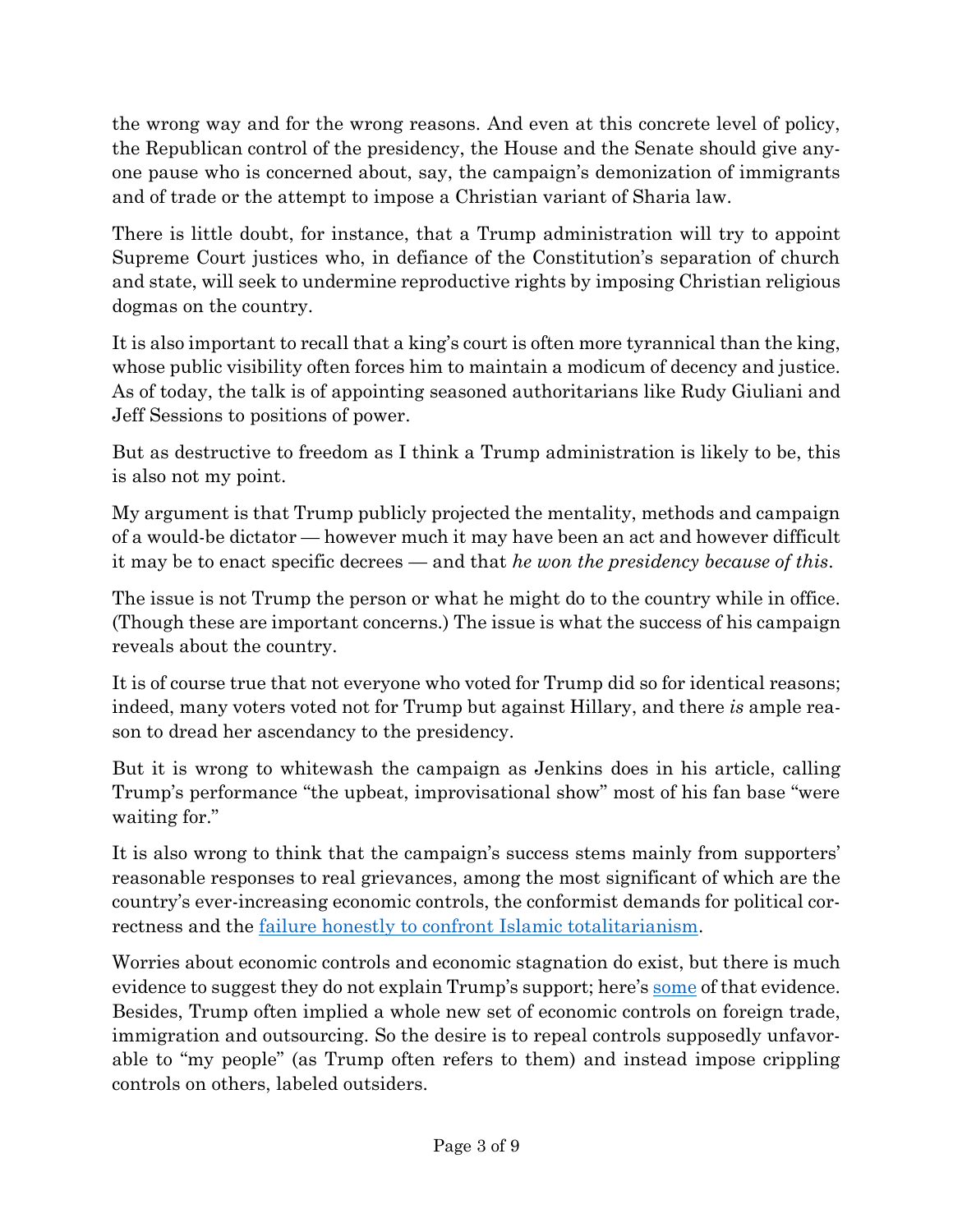And in regard to the current problematic norms about political correctness and discussion of Islamic totalitarianism, what better way is there to convince sensible people across the political spectrum that these norms are in fact necessary, than Trump's pronouncements about, say, Muslims, Hispanics and women's genitalia? If Trump is what it means to face the threat posed by Islamic totalitarianism, who wants to go down that road? If Trump is what the absence of political correctness looks like, who wants to discard it?

The grim facts are that the campaign was designed to appeal to base sentiments and that it succeeded in major part because of this.

Consider some of the campaign's mantras, slogans and strategies, which together echoed the methods and voice of dictators through the ages.

To begin, Trump painted a false picture of America, where everything is in decline and everything is a "disaster," with no prospect of sunlight to dispel the darkness. To be sure, there are real and important problems in the country, but Trump spoke as if Silicon Valley and the age of the Internet had never occurred, producing previously unimagined products available to all Americans, even if their wages have stagnated. The progress in quality of life over the last few decades is real and widespread. It's not as though only California, New York and the so-called elites enjoy iPhones, Google Maps, Netflix, YouTube, Uber, Airbnb and Facebook, leaving middle and rural America oppressed and desolate, like District 12 in *The Hunger Games*.

Next, and crucially, to this America engulfed in darkness, Trump offered up scapegoats responsible for our misery. Like communists demonizing the bourgeoisie, Nazis demonizing the Jews, socialists demonizing the owners of private property, and egalitarians demonizing the one percent, Trump demonized Hispanics, immigrants, journalists, free traders, elites, Muslims (all Muslims, not just supporters of Islamic totalitarianism), the "mainstream" media, among other groups. They, he said or implied, are the source of all of our struggles. Get rid of them, and America gets rid of all her problems.

How are we to get rid of this sundry list of scapegoats? Through political power. More precisely, by handing Trump whatever political power he deems necessary to make America great again. He, somehow and singularly, knows what to do. "I alone," Trump declared, "can fix it."

What would Trump do in power? No one knew, including Trump and his supporters. He said he would negotiate and deal with everyone on everything. All any of us could know is that, somehow, these would be the greatest deals we had ever seen. Trump has no abstract, political principles or even any firm policies or political views. And when he spoke of specific actions he would take, which themselves were often incon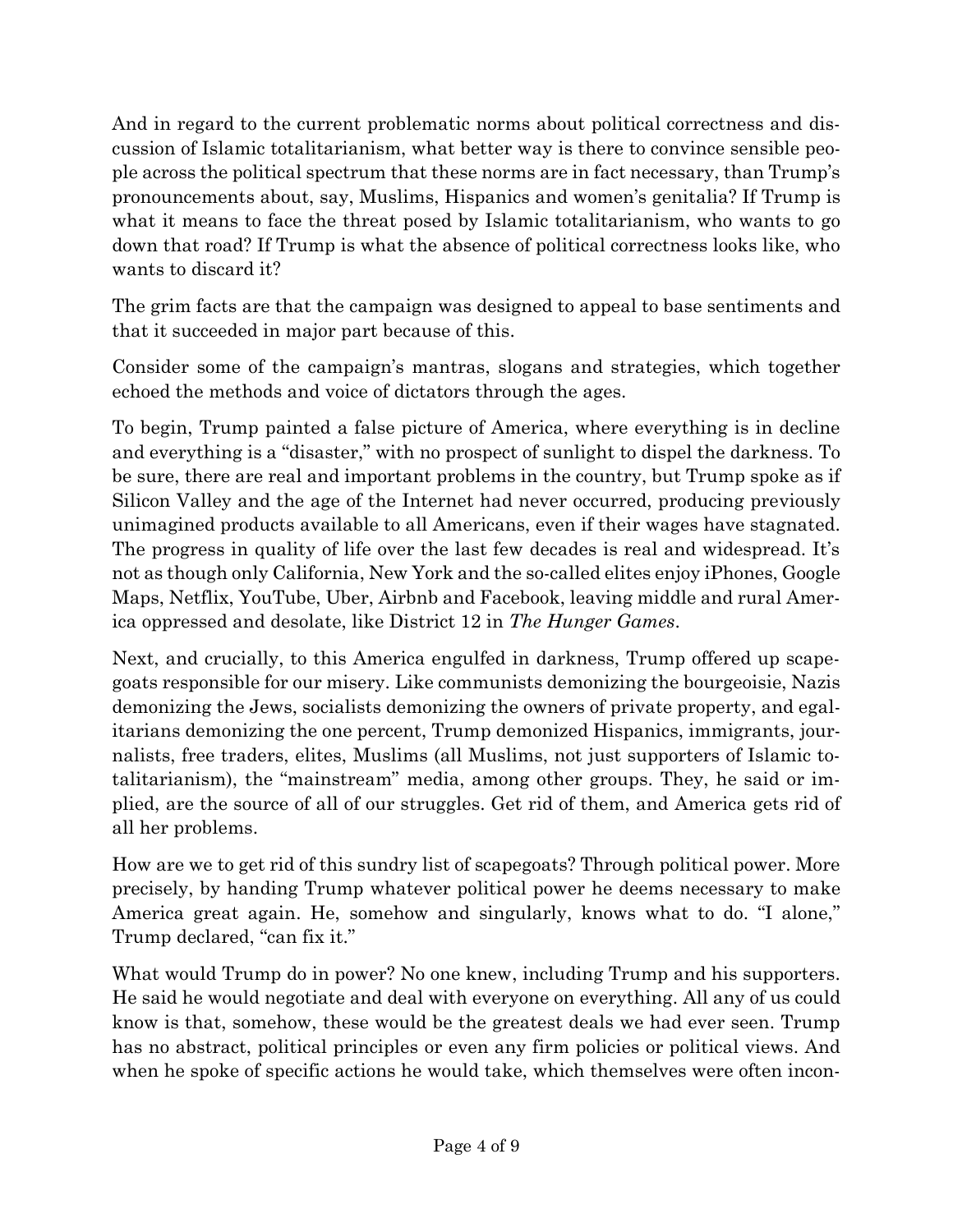sistent with one another, few of his supporters actually believed him. A small sampling: he would build a wall across the entire U.S.-Mexican border and, somehow, make Mexico pay for it; he would, or maybe he wouldn't, withdraw from NATO; he would be mercilessly tough with Putin and simultaneously have a great relationship with him — in fact, maybe it would be good if Russia electronically hacked America even more; he would, or maybe he wouldn't, ban all Muslims from entering the country.

Billionaire Peter Thiel, a Trump supporter, stated it perfectly as he reiterated the formulations of some earlier commentators: those "who vote for Trump take Trump seriously but not literally." This indeed is what Trump's campaign seemed to expect of its supporters. It is also what every dictator expects.

Trump in his campaign projected himself as unconstrained by any previous statements or commitments he had made, unconstrained by any facts, unconstrained by the truth. This was not just the routine flip-flopping of today's politician. A presidential candidate who regularly indulges in conspiracy fantasies like the birther smear of President Obama is in a different and new league. A candidate who, after the disturbing recording of his disgusting remarks to Billy Bush surfaced, can go on television before millions of Americans and declare that "no one respects women more than me, no one," projects a special pride in being above the facts, which limit other mortals but not him.

And too many of Trump's supporters, driven by fears that he himself had helped inflame, and fixated on scapegoats, admired him for precisely this attitude.

Most political campaigns today are vacuous. Think of Obama's slogans of hope and change. What kind of change? Change you can believe in. But Trump's campaign was of a different order. Trump would drain the swamps, smash a rigged system, and make America great again. How would this dramatic upheaval occur? Trump consistently and proudly defied the need to be pinned down by anything, including the platforms and positions of the Republican Party. When Trump was asked whether he would accept the election's result if he were to lose, and he answered that America would have to wait and see, he captured the entire flavor of his campaign. Hand Donald Trump power — and wait to see what he does with it. As Jenkins encapsulates it, Trump's "platform comes down to 'trust me' — a remarkable mandate if you can pull it off."

But this is not a mandate. It is the demand for a blank check on political power, a check which heretofore Americans had been unwilling to sign. Not this time.

The fact that Trump will be unable fully to exercise this power does not change the nature of the demand or of the grant.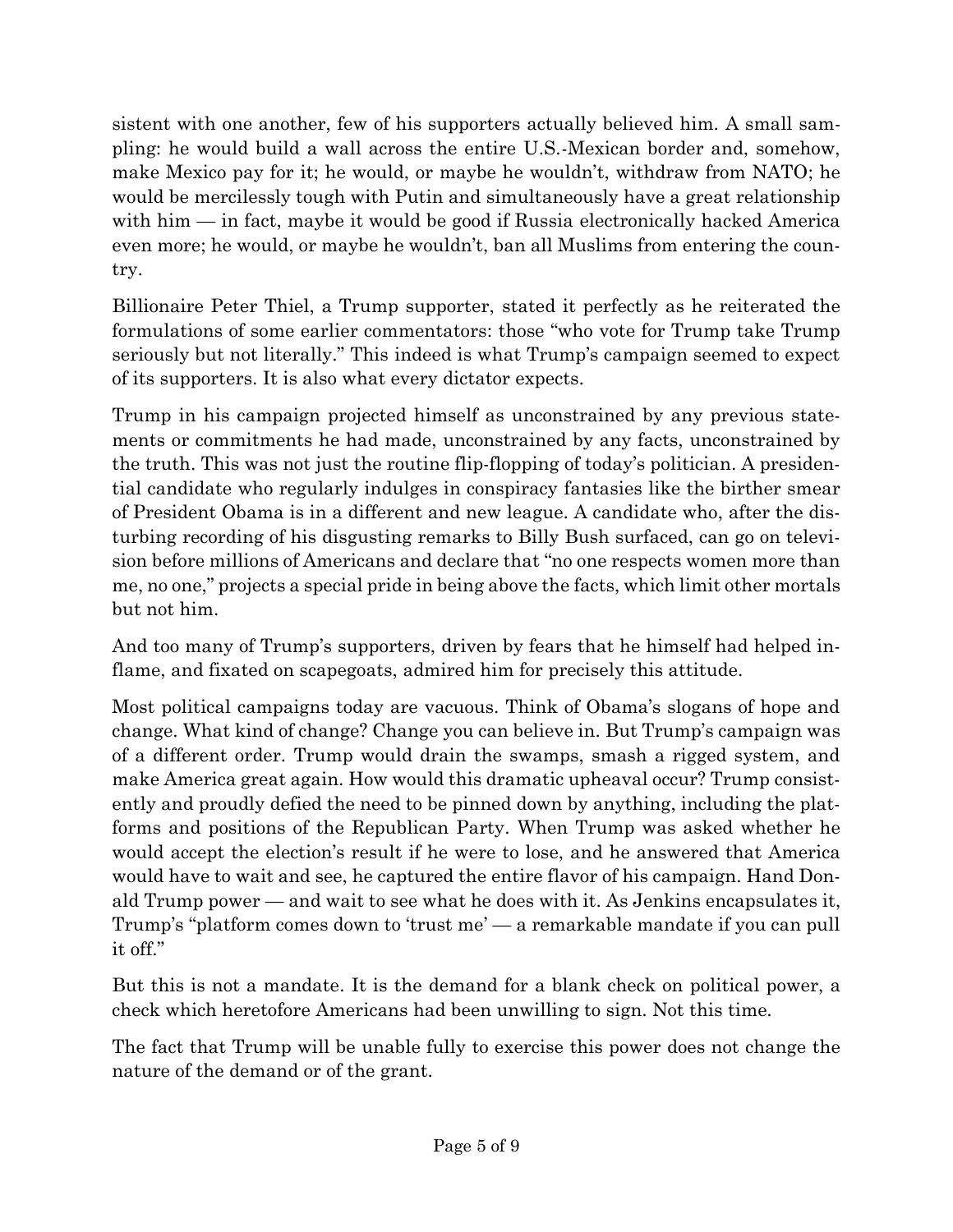Even more worrisome, this follow-the-leader authoritarianism is not a disease confined to Trump's campaign, to the Republican Party or even to the so-called right. It appears to run deep in the veins of the country, infecting also independents, Democrats and the so-called left. It was clearly discernible, for instance, among some of the fervent supporters of Bernie Sanders.

[Writing](http://www.politico.com/magazine/story/2016/01/donald-trump-2016-authoritarian-213533) in January 2016, a student of political science warned that Trump's support had likely not crested because of widespread authoritarian sentiments in the American population, including among Democrat-leaning and independent voters. (The proxies these political scientists use to measure authoritarianism are certainly debatable.)

Perhaps the most disturbing poll of the election came out in April 2016. In a [Quin](https://poll.qu.edu/Poll-Release-Legacy?releaseid=2340)nipiac [University National poll of registered voters,](https://poll.qu.edu/Poll-Release-Legacy?releaseid=2340) when asked whether "America needs a powerful political leader that will save us from the problems we face," a majority, 54%, strongly agreed, and 26% somewhat agreed. For those leaning toward Hillary, it was 45% and 29%; for those leaning toward Sanders, 43% and 32%; and for those leaning toward Trump, 83% and 13%. When asked whether "What we need is a leader who is willing to say or do anything to solve America's problems," 27% of registered voters strongly agreed and 26% somewhat agreed. For those leaning toward Hillary it was 20% and 17%; for those leaning toward Sanders, 17% and 25%; and for those leaning toward Trump, 54% and 30%.

Pause on those numbers. Let them sink it. And then let me offer two incidents that I think drive home the meaning of those numbers.

In November 2015 I spoke at an ARI-sponsored event during AM560's Freedom Summit in Chicago, which attracts fans of talk radio; Ann Coulter and Sean Hannity were among the headliners. An informal poll of attendees at the start of the conference indicated that about 40 percent were supporters of Trump. I spoke about immigration. Early in my talk I mentioned Nancy Pelosi's incredulity when she was asked where in the Constitution is Congress granted the authority to enact an individual health insurance mandate; her response to the questioner: "Are you serious?" The anecdote drew laughter. A few moments later I asked where in the Constitution does it authorize building a wall to keep out immigrants whom Americans want to hire. At that point all hell broke loose.

Some members of the audience stood up and started reciting speeches to try to drown me out, and many others shouted and jeered. At one point a woman, looking me up on the Internet, asked me if I was Canadian, to which I replied Yes; she proceeded to declare to the crowd something to the effect of "Why should we listen to him, he's an immigrant from Canada!" (I politely inquired whether she thought the validity of my argument depended on the color of my passport.) A few people in the audience were scared for my safety and contacted hotel security. Immediately after the talk a few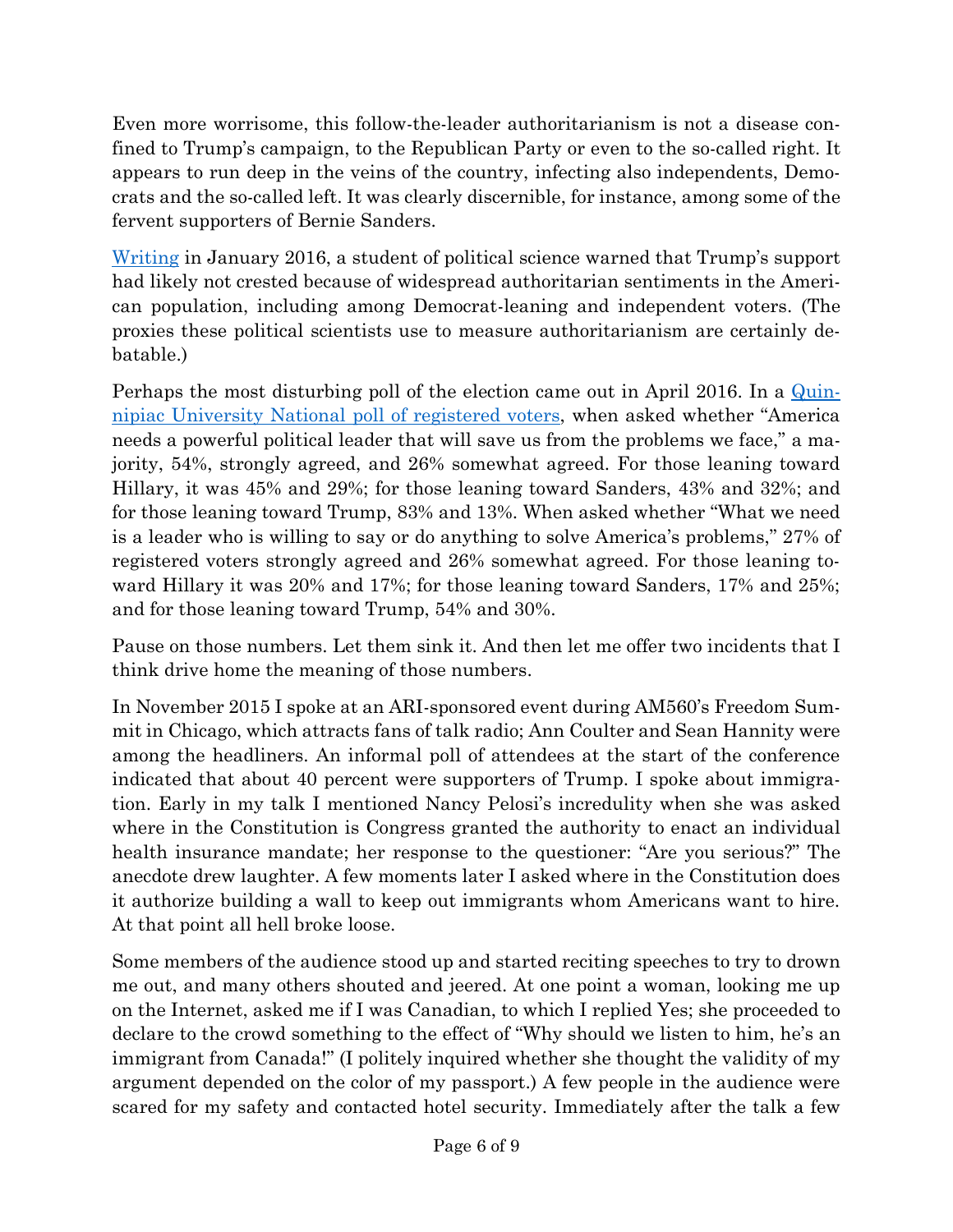embarrassed members of the audience came up to me and said that the crowd's reaction reminded them of the behavior of spoiled college students, behavior they all supposedly decry. Indeed, the only other times I have encountered such mindless opposition is on some college campuses when speaking about the Danish Cartoons crisis and Islamic totalitarianism.

Now the second incident. In January 2016 at a campaign stop in Sioux Center, Iowa, Donald Trump half joked that he has "the most loyal people. . . . I could stand in the middle of Fifth Avenue and shoot someone [an immigrant? a journalist?] and I wouldn't lose any voters, okay. It's like incredible."

Although the audience laughed, it was no joke. Perhaps more than anyone else, Trump understood the special nature of much of his political support. To those clamoring for a leader who will say or do anything to save them, he promised to play the role.

This is what it looks like for a growing portion of the populace to be ready to welcome a dictator.

What this election exposes is that the distinctively American spirit, which would brook no tyrant, has, as Ayn Rand feared, continued to erode.

The causes of the erosion, all philosophic in origin, are numerous. Too many of us today are uneducated or mis-educated, deceived by anti-Enlightenment ideas that have now been dominant in our educational institutions for more than a century. "Knowledge is power," said Francis Bacon. This is profoundly true. It is only genuine knowledge of the world and of the self that gives us a sense of control over our own lives and confidence in planning and achieving our own path to happiness. But with too many schools devastated by progressive education, too few of us achieve this intellectual state. And even if we try, when we reach college age we are met all too often with multiculturalism and other theories that teach that our identity comes from membership in some group and that, powerless, our fate is actually determined by forces outside our control. The doctrines of collectivism and determinism are the fertile ground that scapegoating requires.

"We couldn't help it!" the various versions of determinism encourage us to plead. If only the external factors that are responsible for wrecking our lives and country were eliminated — the bourgeoisie, the Jews, immigrants, bankers, the one percent — all would be well. It's no accident that it was not free will, reason and individualism that the tyrannies of the twentieth century preached, but some form of racial, ethnic or economic collectivism and determinism.

With American educational institutions no longer teaching the Enlightenment foundation of America, the major way the American spirit endures is through the practice and love of business. "The chief business of the American people," Coolidge rightly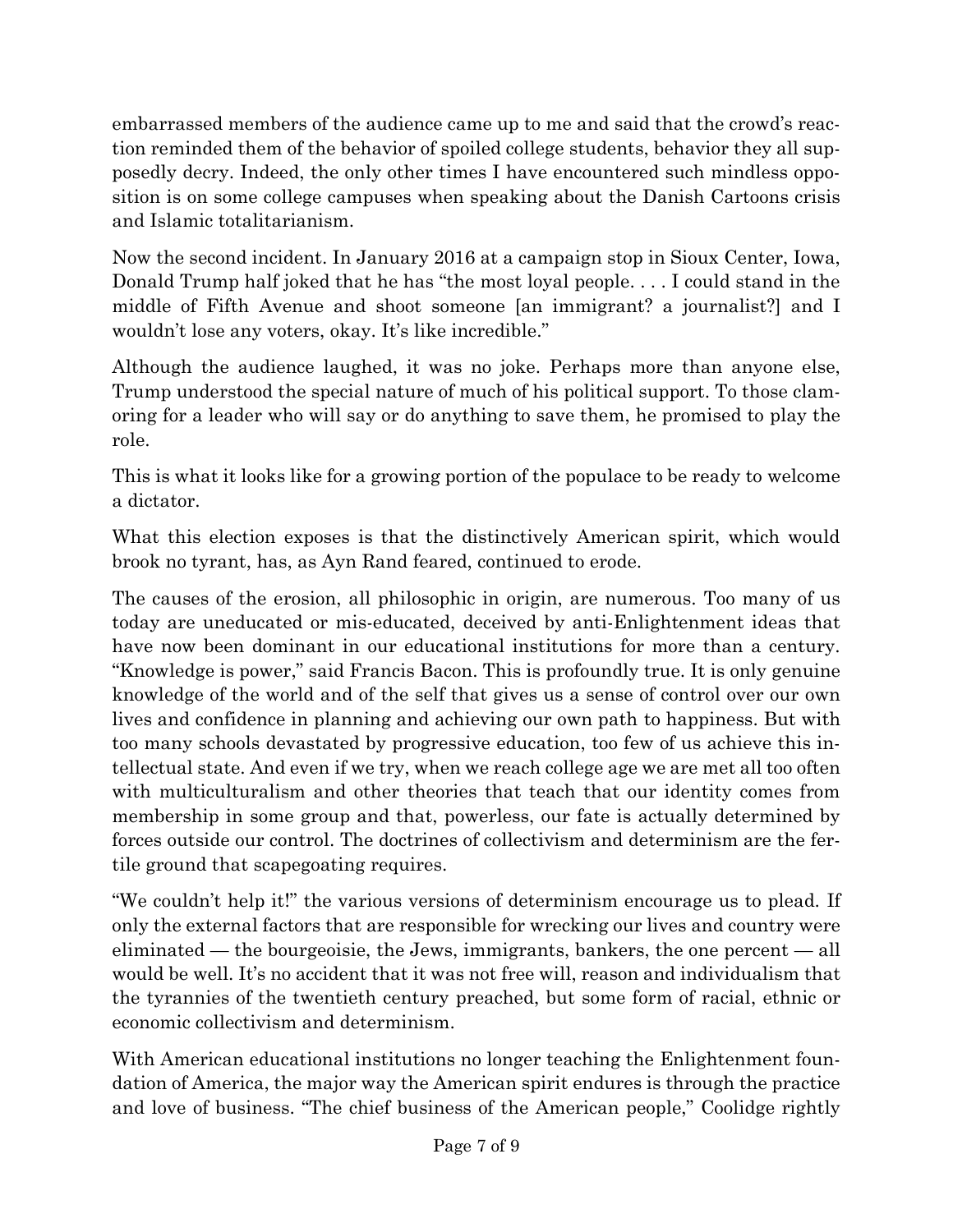said, "is business." What area of the country — not in expressed viewpoint or political affiliation but in spirit — is more quintessentially American than Silicon Valley? The optimism, the dynamism, the initiative, the merging of abstract theory with moneymaking practice, the can-do attitude and the calculated risk-taking that the Valley encourages and rewards — this is the spirit that made America the world's leading nation.

But this vitality is now concentrated in Silicon Valley and the technology sector because too many other industries and areas of the country and of life are controlled by the regulatory-welfare state. Hemmed in by the FDA, the FCC, the SEC, the EPA, and the rest of the alphabet soup of regulatory agencies, too many of us genuinely feel out of full control of our lives. And coddled by the welfare state, too many of us fail to develop a robust sense of personal responsibility and pride in the most lifeaffirming of activities: productive work.

There is a further important cause that we must be willing to face: religion. Most analysts expressed bewilderment at the considerable support that Trump received from evangelicals. If you conceive of the appeal of religion as primarily doctrinal that followers have been persuaded that their religion is true and that the doctrines of other religions are false — the support is bewildering, because Trump didn't share many of their particular dogmas. But if you recognize that the attraction of religion stems much more from the mentality it encourages and the psychological environment among believers that it fosters  $-$  if you recognize that the particular dogmas are almost accidental, that, for example, most evangelicals would be Muslims if born to Muslim parents or born in a Muslim-majority country, and vice versa for most Muslims — then Trump's allure to evangelicals should have been expected.

Trump's call for blind, unquestioning followers, his trafficking in conspiracy fantasies and disregard for facts and science, his claim that we are close to the end of days and that he, unerring and alone, can save us, his promise of miracles like building a wall and making Mexico pay for it — all of this and more should be seen as attractive to a religious mindset, especially of a fundamentalist variety. The content of Trump's comments was not unimportant, particularly his list of enemies and scapegoats, but nor was it the primary source of his appeal.

And the fact is that this growing religious mindset is incompatible with the American spirit of independence and individualism.

But although these and many other forces have contributed to the erosion of the American spirit, it is not gone. Running against, in Sam Harris's [words](https://www.samharris.org/blog/trump-in-exile2), such "a terribly flawed candidate" as Hillary, against whom many people were voting, Trump did not win the popular vote. More importantly, Donald Trump and Hillary Clinton, from virtually all reports, were the most despised candidates and choice for president in recent American history. This is good news. It offers hope for a brighter future.